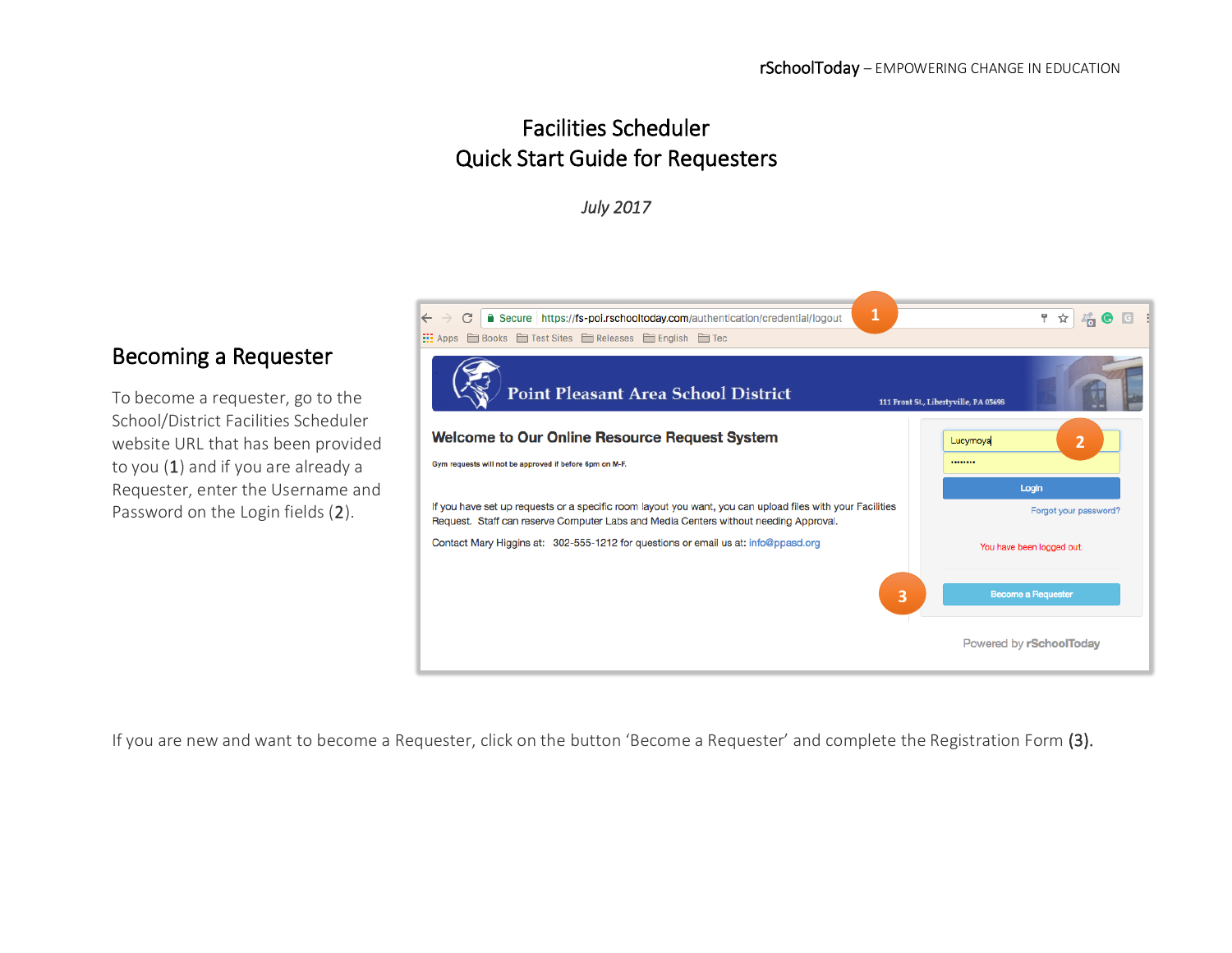Once you have clicked on the button, a window will appear with the Facilities Requester Registration Form. Here, at least fill out all the required fields marked with an asterisk symbol.

A. The first section is your Organizations Name & Info. 1. Organization/Client \* 2. Address: City, State, Zip\* 3. Select if you have Liability Insurance, Exp. Date 4. If you pay sales tax 5. Tax Exempt # 6. Desired PIN Number for signing contracts\*

B. The second section is the Contact Person information being Your Name and Info.

1. Salutation\*

- 2. First Name and Last Name \*
- 3. Address: City, State, Zip
- 4. Phone Numbers

5. Email\*

And, the last part is your Login Information.

1. Username\*

2. Password\*

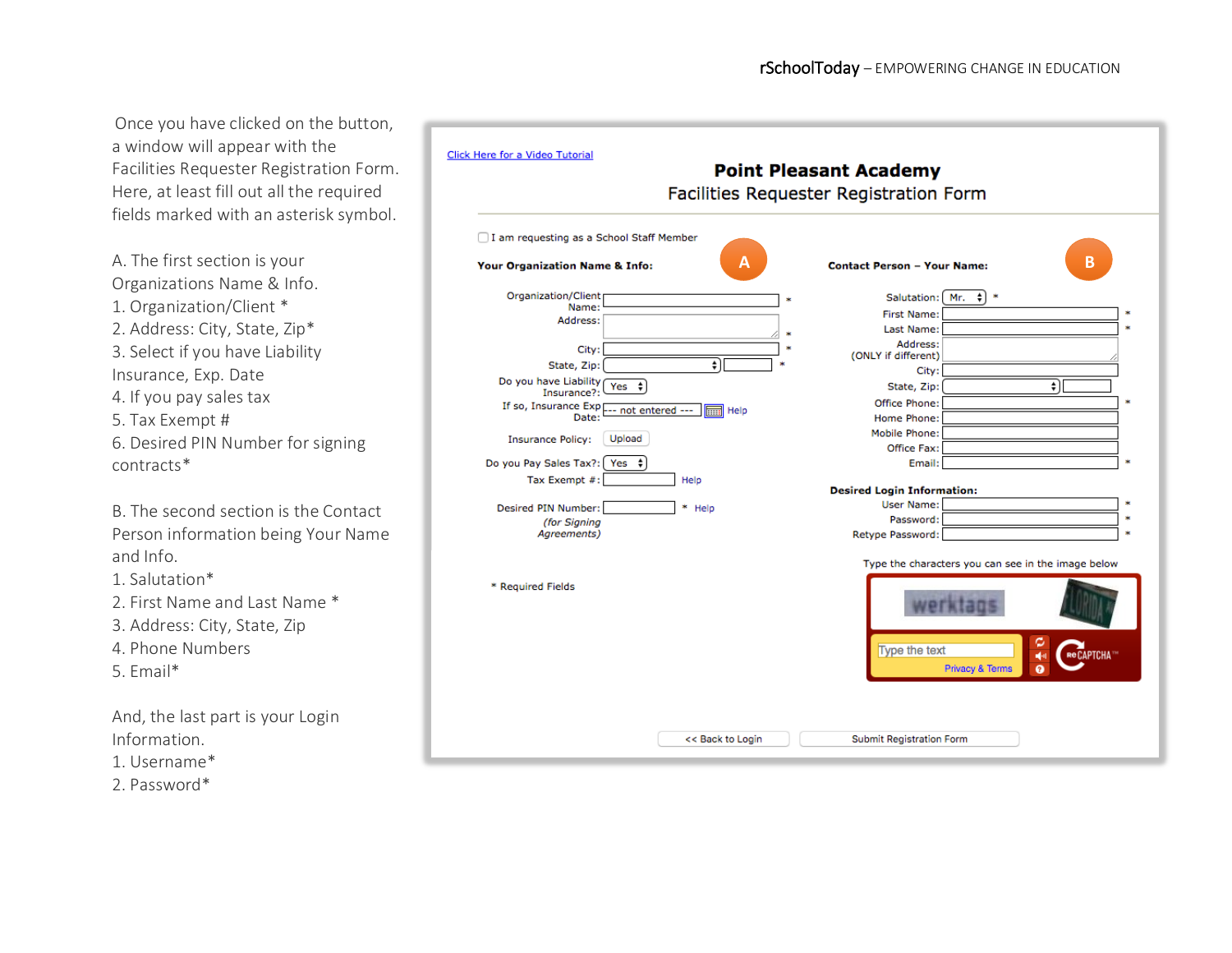When you have completed the form, click on the Registration Form.

*Important Note! Some Schools allow New Requesters to immediately submit a Facilities Request, but some Schools might want to approve the Registration Form to Become a Requester before letting you submit a Facilities Request. This permission varies depending the School/District.*

## Making a Facility Request

After you have completed the Registration Form, you will be able to make your facility request.

A new window will appear with another form to fill out to make the facility request.

### 1. Name of the Activity



2. Requested Bookings: Add Date/ Times. You must Click on the Add Date/Times link to set the date and times for your activity.

|                |                |                | <b>Facilities Calendar</b> |                         |    | New Request Request History<br>Facility Request Form for American Red Cross                                  |                |                |              |                |                |    |                | <b>Payment History</b> |    |                         |    |                | <b>Profile Info</b> |                |                                                                                                                                     |                | a  |                |                      |    | Screen:      |                                |
|----------------|----------------|----------------|----------------------------|-------------------------|----|--------------------------------------------------------------------------------------------------------------|----------------|----------------|--------------|----------------|----------------|----|----------------|------------------------|----|-------------------------|----|----------------|---------------------|----------------|-------------------------------------------------------------------------------------------------------------------------------------|----------------|----|----------------|----------------------|----|--------------|--------------------------------|
|                |                |                |                            |                         |    | <b>Pick Dates and Times</b><br>Black Out Date with no allowed booking<br>Black Out Date with allowed booking |                |                |              |                |                |    |                |                        |    |                         |    |                |                     |                | Click on all dates that you want, then Save & Continue. Click W to select all Wednesdays. Shift+click a range of consecutive dates. |                |    |                |                      |    |              | $=$ fill down on that column   |
|                | $\lt$ Previous |                |                            |                         |    |                                                                                                              |                |                |              |                |                |    |                |                        |    |                         |    |                |                     |                |                                                                                                                                     |                |    |                |                      |    | Next         |                                |
|                |                |                | <b>July 2017</b>           |                         |    |                                                                                                              |                |                |              | August 2017    |                |    |                |                        |    | September 2017          |    |                |                     |                |                                                                                                                                     |                |    | October 2017   |                      |    |              |                                |
| $\mathbf{s}$   | M              |                |                            |                         |    | s                                                                                                            | s              |                |              |                |                |    | S              | s                      | M  |                         | W  |                |                     | $\mathbf{s}$   | s                                                                                                                                   |                |    | W              |                      | F  | s            |                                |
|                |                |                |                            |                         |    | 1.                                                                                                           |                |                | $\mathbf{1}$ | $\overline{2}$ | 3              | 4  | 5              |                        |    |                         |    |                |                     | $\overline{2}$ | $\mathbf{1}$                                                                                                                        | $\overline{2}$ | 3  | $\overline{4}$ | 5                    | 6  | 7            | <b>Start Time</b>              |
| $\overline{2}$ | 3              |                | s                          | 6                       |    | 8                                                                                                            | 6              | $\overline{7}$ | 8            | 9              | 10             | 11 | 12             | 3                      | 4  | 5                       | 6  | $\overline{7}$ | 8                   | 9              | 8                                                                                                                                   | 9              | 10 | 11             | 12                   | 13 | 14           | $[00 \div]$ $[AM$<br>$\div$    |
| 9              | 10             | 11             | 12                         | 13                      | 14 | 15                                                                                                           | 13             | 14             | 15           | 16             | 17             | 18 | 19             | 10                     | 11 | 12                      | 13 | 14             | 15                  | 16             | 15                                                                                                                                  | 16             | 17 | 18             | 19                   | 20 | 21           | <b>End Time</b>                |
| 16             | 17             | 18             | 19                         | 20                      | 21 | 22                                                                                                           | 20             | 21             | 22           | 23             | 24             | 25 | 26             | 17                     | 18 | 19                      | 20 | 21             | 22                  | 23             | 22                                                                                                                                  | 23             | 24 | 25             | 26                   | 27 | 28           | $00 \div (PM)$<br>٥Ì           |
| 23             | 24             | 25             | 26                         | 27                      | 28 | 29                                                                                                           | 27             | 28             | 29           | 30             | 31             |    |                | 24                     | 25 | 26                      | 27 | 28             | 29                  |                |                                                                                                                                     |                | 31 |                |                      |    |              |                                |
| 30             | 31             |                |                            |                         |    |                                                                                                              |                |                |              |                |                |    |                |                        |    |                         |    |                |                     |                |                                                                                                                                     |                |    |                |                      |    |              |                                |
|                |                |                |                            | November 2017           |    |                                                                                                              |                |                |              |                | December 2017  |    |                |                        |    |                         |    | January 2018   |                     |                | b                                                                                                                                   |                |    |                | <b>February 2018</b> |    |              | Save & Continue>><br>$<<$ Back |
| s              | M              |                |                            |                         |    | s                                                                                                            | $\mathbf{s}$   |                |              |                |                |    | $\mathbf{s}$   | s                      | M  |                         |    |                | F                   | $\mathbf{s}$   | $\overline{\mathbf{s}}$                                                                                                             | M              |    | w              | Ŧ                    | F  | $\mathbf{s}$ |                                |
|                |                |                |                            | $\overline{\mathbf{2}}$ | 3  | 4                                                                                                            |                |                |              |                |                | 1  | $\overline{2}$ |                        | 1  | $\overline{\mathbf{2}}$ | 3  | 4              | 5                   | 6              |                                                                                                                                     |                |    |                | 1                    | 2  | 3            |                                |
| 5              | 6              | $\overline{7}$ | 8                          | 9                       | 10 | 11                                                                                                           | $\overline{3}$ | 4              | 5            | 6              | $\overline{7}$ | 8  | 9              | $\overline{7}$         | 8  | 9                       | 10 | 11             | 12                  | 13             | 4                                                                                                                                   | 5              | 6  | $\overline{7}$ | 8                    | 9  | 10           |                                |
| 12             | 13             | 14             | 15                         | 16                      | 17 | 18                                                                                                           | 10             | 11             | 12           | 13             | 14             | 15 | 16             | 14                     | 15 | 16                      | 17 | 18             | 19                  | 20             | 11                                                                                                                                  | 12             | 13 | 14             | 15                   | 16 | 17           |                                |
| 19             | 20             | 21             | 22                         | 23                      | 24 | 25                                                                                                           | 17             | 18             | 19           | 20             | 21             | 22 | 23             | 21                     | 22 | 23                      | 24 | 25             | 26                  | 27             | 18                                                                                                                                  | 19             | 20 | 21             | 22                   | 23 | 24           |                                |
| 26             | 27             | 28             | 29                         | 30                      |    |                                                                                                              | 24             |                |              | 27             | 28             | 29 | 30             | 28                     | 29 | 30                      | 31 |                |                     |                | 25                                                                                                                                  | 26             | 27 | 28             |                      |    |              |                                |
|                |                |                |                            |                         |    |                                                                                                              | 31             |                |              |                |                |    |                |                        |    |                         |    |                |                     |                |                                                                                                                                     |                |    |                |                      |    |              |                                |

- a. A pop-up window will appear showing a calendar where you will select the day or days of the activity, and then, on the right-hand side you can set the Start time and End time of the event.
- b. Then, click on the Save & Continue button.
- c. You will then be taken back to the Facility Request Form. The list of dates and times for your event will now show in the form. The Dates, Event Time, Set up Time, Tear Down Time, Location and Attendance show in blue meaning you can edit any of the information.

As you can see, the Event Name and Times are already added on the request, the next step is select the desired 'Location" for your event by clicking on the 'Select' link on the Location and Location Types column. See next image.